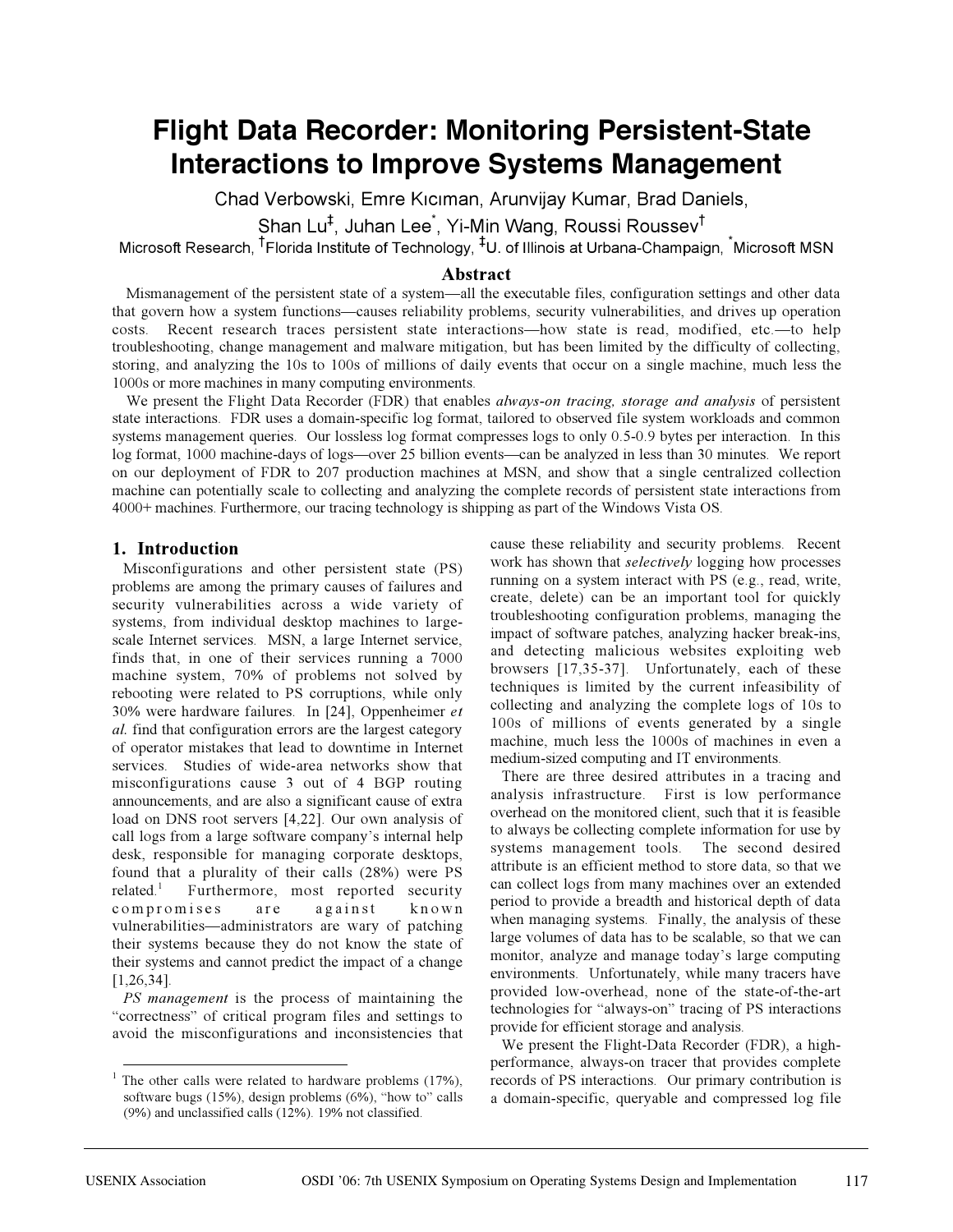format, designed to exploit workload characteristics of PS interactions and key aspects of common-case queries—primarily that most systems management tasks are looking for "the needle in the haystack," searching for a small subset of PS interactions that meet well-defined criteria. The result is a highly efficient log format, requiring only 0.47-0.91 bytes per interaction, that supports the analysis of 1000 machine-days of logs, over 25 billion events, in less than 30 minutes.

We evaluate FDR's performance overhead, compression rates, query performance, and scalability. We also report our experiences with a deployment of FDR to monitor 207 production servers at various MSN sites. We describe how *always-on* tracing and analysis improve our ability to do after-the-fact queries on hardto-reproduce incidents, provide insight into on-going system behaviors, and help administrators scalably manage large-scale systems such as IT environments and Internet service clusters.

In the next section, we discuss related work and the strengths and weaknesses of current approaches to tracing systems. We present FDR's architecture and log format design in sections 3 and 4, and evaluate the system in Section 5. Section 6 presents several analysis techniques that show how PS interactions can help systems management tasks like troubleshooting and change management. In Section 7, we discuss the implications of this work, and then conclude.

Throughout the paper, we use the term PS *entries* to refer to files and folders within the file system, as well as their equivalents within structured files such as the Windows Registry. A PS *interaction* is any kind of access, such as an open, read, write, close or delete operation.

## **2. Related Work**

In this section, we discuss related research and common tools for tracing system behaviors. We discuss related work on analyzing and applying these traces to solve systems problems in Section 6. Table 1 compares the log-sizes and performance overhead of FDR and other systems described in this section for which we had data available [33,11,21,20,40].

The tools closest in mechanics to FDR are file system workload tracers. While, to our knowledge, FDR is the first attempt to analyze PS interactions to improve systems management, many past efforts have analyzed file system workload traces with the goal of optimizing disk layout, replication, etc. to improve I/O system performance [3,9,12,15,25,28,29,33]. Tracers based on some form of kernel instrumentation, like FDR and DTrace [30], can record complete information. While some tracers have had reasonable performance overheads, their main limitation has been a lack of support for efficient queries and the large log sizes. Tracers based on sniffing network file system traffic,

| Table 1: Performance overhead and log sizes for     |
|-----------------------------------------------------|
| related tracers. VTrace, Vogel and RFS track        |
| similar information to FDR. ReVirt and Forensix     |
| track more detailed information. Only FDR and       |
| Forensix provide explicit query support for traces. |

|               | Performance<br>Overhead | Log size  | Log Size           |
|---------------|-------------------------|-----------|--------------------|
|               |                         | (B/event) | $(MB/machine-day)$ |
| <b>FDR</b>    | $< 1\%$                 | 0.7       | 20MB               |
| <b>VTrace</b> | $5 - 13%$               | $3 - 20$  | N/A                |
| Vogel         | $0.5\%$                 | 105       | N/A                |
| <b>RFS</b>    | $<\!\!6\!\%$            | N/A       | 709MB              |
| ReVirt        | $0 - 70%$               | N/A       | 40MB-1.4GB         |
| Forensix      | $6 - 37%$               | N/A       | 450MB              |
|               |                         |           |                    |

such as NFS workload tracers [12,29] avoid any clientperceived performance penalties, but sacrifice visibility into requests satisfied by local caches as well as visibility of the process making a request.

Complete versioning file systems, such as CVFS [31] and WayBack [8] record separate versions of files for every write to the file system. While such file systems have been used as a tool in configuration debugging [39], they do not capture file reads, or details of the processes and users that are changing files. The Repairable File Service (RFS) logs file versioning information and also tracks information-flow through files and processes to analyze system intrusions [40].

In [33], Vogels declares analysis of his 190M trace records to be a "significant problem," and uses data warehousing techniques to analyze his data. The Forensix project, tracing system calls, also records logs in a standard database to achieve queryability [13]. However, Forensix's client-side performance overhead and their query performance (analyzing 7 machine-days of logs in 8-11 minutes) make it an unattractive option for large-scale production environments.

A very different approach to tracing a system's behavior is to record the nondeterministic events that affect the system, and combine this trace with virtual machine-based replay support. While this provides finer-grained and more detailed information about all the behaviors of a system than does FDR, this extra information can come at a high cost: ReVirt reports workload-dependent slowdowns up to 70% [11]. More significantly, arbitrary queries are not supported without replaying the execution of the virtual machine, taking time proportional to its original execution.

While, to our knowledge, we are the first to investigate domain-specific compression techniques for PS interaction or file system workload traces, there has been related work in the area on optimizing or compressing program CPU instruction traces [5,19], as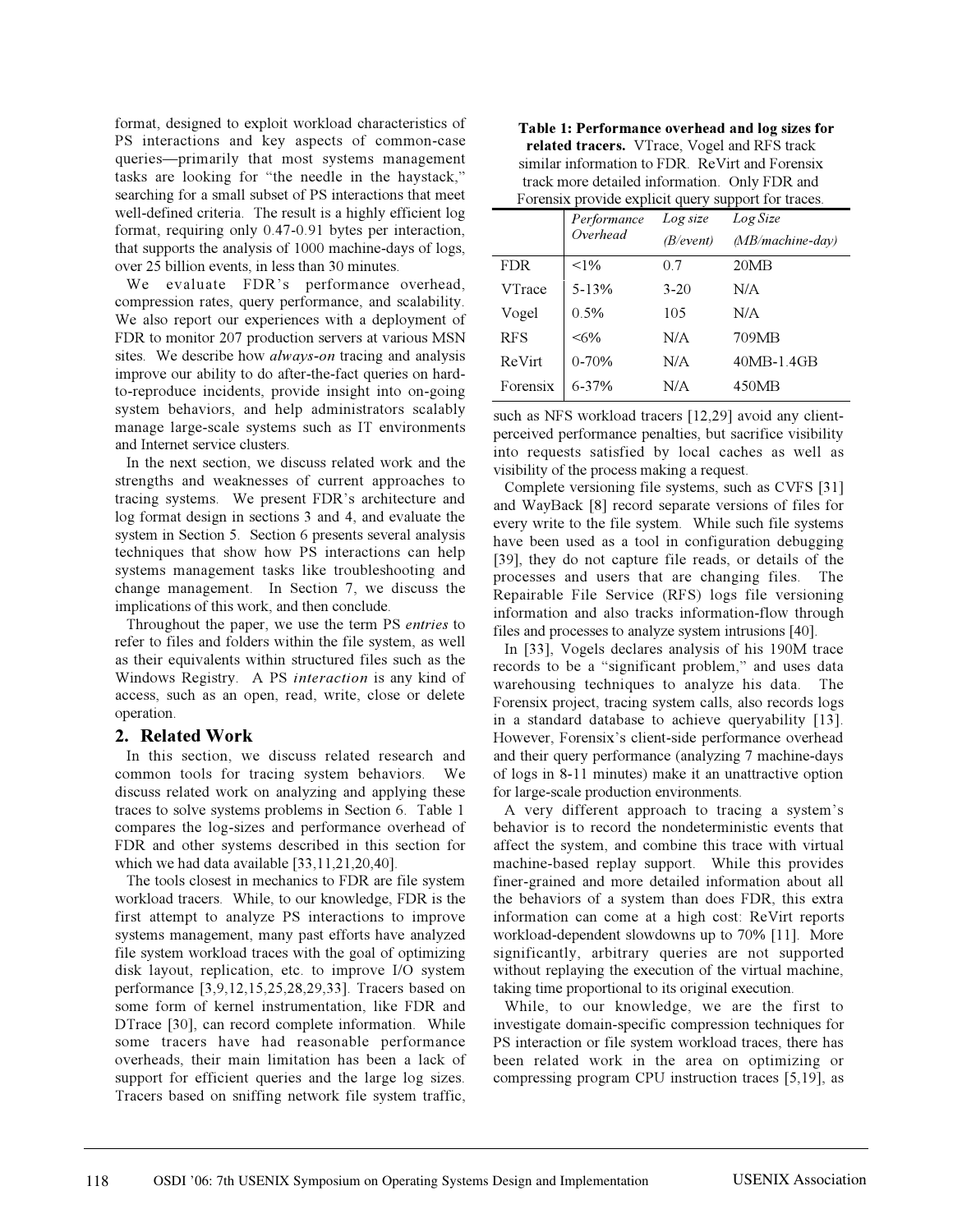well as work to support data compression within general-purpose databases [6].

## **3. Flight Data Recorder Architecture**

In this section, we present our architecture and implementation for black-box monitoring, collecting, and analysis of PS interactions. Our architecture consists of (1) a low-level driver that intercepts all PS interactions with the file system and the Windows Registry, calls to the APIs for process creation and binary load activity, and exposes an extensibility API for receiving PS interaction events from other specialized stores; and (2) a user mode daemon that collects and compresses the trace events into log files and uploads them to a central server, (3) a central server that aggregates the log files and, (4) an extensible set of query tools for analyzing the data stream. Our implementation does not require any changes to the core operating system or applications running atop it. We provide detailed discussion of our domain-specific queryable log format in Section 4.

#### **3.1 FDR Agent Kernel-Mode Driver**

Our low-level instrumentation is handled by a kernel mode boot driver<sup>2</sup>, which operates in real-time and, for each PS interaction, records the current timestamp, process ID, thread ID, user ID, interaction type (read, write, etc.), and hashes of data values where applicable. For accesses to the file system, the driver records the path and filename, whether the access is to a file or a directory and, if applicable, the number of bytes read or written. For accesses to the registry, the driver records the name and location of the registry entry as well as the data it contains. The driver sits above the file system cache, but below the memory mapping manager. This driver also records process tree information, noting when a binary module is loaded, or when a process spawns another.

The largest performance impact from the driver stems from I/O related to log writing, memory copies related to logging events, and latency introduced by doing this work on the calling application's thread. We mitigate this by only using the application's thread to write the relevant records directly into the user-mode daemon's memory space, and doing the processing on the usermode daemon's thread. Caches for user names and file names that need to be resolved for each interaction also help to minimize lookup costs.

Our kernel driver is stable and suitable for use in production environments, and will be available for public use as part of Windows Vista.

#### **3.2 FDR Agent User-Mode Daemon**

The user-mode daemon is responsible for receiving records of PS interactions from the kernel driver,

compressing them into our log format in-memory, and periodically uploading these logs to a central server.

To avoid impacting the performance of the system, we configure our daemon to run at lowest-priority, meaning it will be scheduled only if the CPU is otherwise idle. If the daemon does fall behind, the driver can be configured to either block until space is available or drop the event. However, in practice, we have found that a 4MB buffer is sufficient to avoid any loss on even our busiest server machines.

The daemon throttles its overall memory usage by monitoring the in-memory compressed log size, and flushing this to disk when it reaches a configurable threshold (typically 20MB to 50MB). The daemon will also periodically flush logs to disk to ensure reliable log collection in the event of agent or system failure. These logs are uploaded to a central server using a standard SMB network file system protocol. If a failure occurs during upload the daemon will save the log locally and periodically retry the upload.

The daemon also manages its own operation, for example, by automatically update its binaries and configuration settings when indicated on the central server, and monitoring its disk space and memory usage. Setting up FDR tracing on a new machine is simple: a user only needs to run a single binary on the machine and configure the log upload location.

#### **3.3 FDR Collection Server**

The collection server is responsible for organizing FDR log files as they are uploaded, triggering relevant query tools to analyze the files as they arrive, and pruning old log files from the archive. It also sets the appropriate access privileges and security on the collected files and processed data.

#### **3.4 FDR Query Tools**

The final pieces of our framework are the query tools that analyze log files as they arrive. Each query tool is specialized to answer a specific type of query for a systems management task. Simple example queries include "what files were modified today?", or "which programs depend on this configuration setting?" As all our log files are read-only, we do not require complicated transactional semantics or other coordination between our query tools. Each query tool reads the log files it is interested in scanning and implements its own query plan against the data within. While future work might investigate benefits of caching, sharing intermediate results across multiple concurrent queries, or other optimization techniques from the database literature, we found that allowing uncoordinated reads simplified the process of building new query tools as required.

## **4. Designing the Log Format**

The key requirements we have for FDR's log format are that 1) logs are compact, so that their size does not

<sup>&</sup>lt;sup>2</sup> A kernel-mode boot driver is the first code to run after booting and the last to stop if the system is shut down.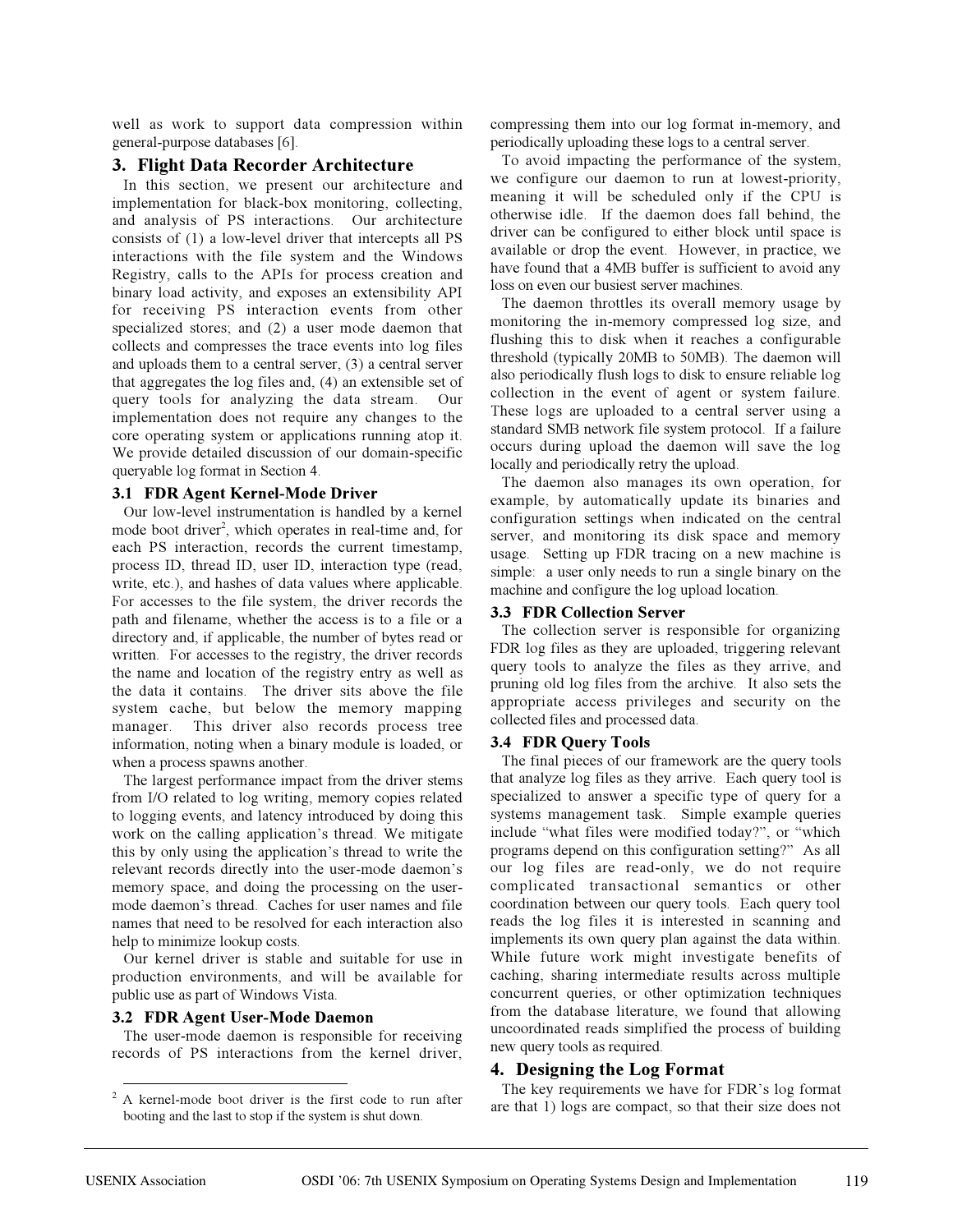overly burden client resources, network bandwidth or server-side scalability; and 2) the log format efficiently supports common-case queries. To meet these requirements, we built a preliminary version of FDR with a straightforward, flat format, and collected 5000 machine-days of traces from a wide variety of machines. We can personally attest to the difficulty of collecting, storing and analyzing this scale of data without support for compression and queryability. Based on our analysis of these traces, and a survey of how previous work applies such traces to systems management tasks, we designed an optimized log file format that takes advantage of three aspects of PS interaction workloads that we saw across our collected traces.

First, most PS interactions repeat many times during a day—93-99% of daily activity is a duplicate of an earlier event. For queries that care only about what happened, rather than when or how often, we can improve query performance by separating the definitions of this small number of distinct interactions from the details of when they occur.

Secondly, we observe that PS interactions are highly bursty, with many interactions occurring almost simultaneously and long idle periods between bursts. This allows us to save significant storage space by amortizing timestamp information across a burst.

Finally, we find that sequences of PS interactions are also highly repetitious; if we see a sequence of PS reads and writes, we are very likely to see the same sequence again in the future. This leads us to apply standard compression schemes to the time-ordered traces of PS interactions, achieving a high compression rate.

In the rest of this section, we describe relevant attributes of common-case queries, present the results and implications of our survey of PS interaction traces, and then describe the details of our log format.

## **4.1 Common Queries**

Today, systems administrators deal with large-scale, complicated systems. According to surveys [9,28,33,36], an average Windows machine has 70k files and 200k registry settings. Faced with the task of managing these systems, a systems administrator's job is often a problem of "finding the needle in the haystack." For example, troubleshooting is the task of finding the few configuration settings or program files that are causing a problem; and to test a software upgrade or patch, the administrator needs to know what subset of the system might be affected by the change. To be useful, FDR must help systems administrators quickly identify the small set of relevant state and events out of all the state existing and events occurring across the many machines of a computing or IT environment. We describe the details of how systems management tasks use PS interaction traces in Section 6. Here, we briefly describe the aspects of common-case queries that informed our log format design.

We find that most common systems management queries of PS interaction traces search for a subset of events, identified by the responsible process or user, the file or registry entry being accessed, or another aspect of the interaction ("Who changed this configuration?" or "What did I change yesterday?"). This means that, by organizing or indexing our log format around such attributes, we can quickly identify the subset of interactions of interest. Common queries are also often restricted by time range, looking only at events that occurred during a specific period, implying that our logs should support random access over time, not just sequential access.

Many systems management tasks only involve the existence (or absence) of a particular PS interaction, and not *when* or *how often* the interaction occurred. For example, finding all loads of a shared library, regardless of when they occurred, can identify the processes that depend on that library and help assess the impact of a software upgrade. Other times, queries do care about *when* a PS interaction occurred, but only need to know an interaction's relative-ordering vis-à-vis other PS interactions on a given thread, *e.g.*, to determine potential causalities like loading a binary after reading its name from the Registry. In both cases, the implication is that some queries need not read timestamps at all.

## **4.2 PS Workloads and Log Optimizations**

For our survey, we monitored the PS interactions of over 324 machines during one year across a variety of computing environments and collected over 5000 machine-days of PS interactions in total. We worked with MSN to instrument 207 of their machines, across 4 different services with different workloads, including CPU-bound systems with heavy disk workloads, a large storage service for external users, and web notifications publish/subscribe service. In our own research lab, we monitored 72 laboratory machines used for various data collection, analysis and simulation experiments. We also monitored 35 corporate desktops and laptops, used by researchers and engineers, primarily for activities such as software development and word processing. Finally, we monitored 7 home machines, used for entertainment and work-related activities by researchers, engineers, and their families. As a control, we also collected traces from 3 idle systems, running within virtual machines with no user workload.

## *4.2.1 Scale and repeated interactions*

The primary challenge to efficiently tracing the PS interactions of a machine is the volume of events that occur. In our survey, we found that the average number of daily PS interactions was  $O(10^7)$  ranging from 9M on desktop machines to 70M on the busiest workloads,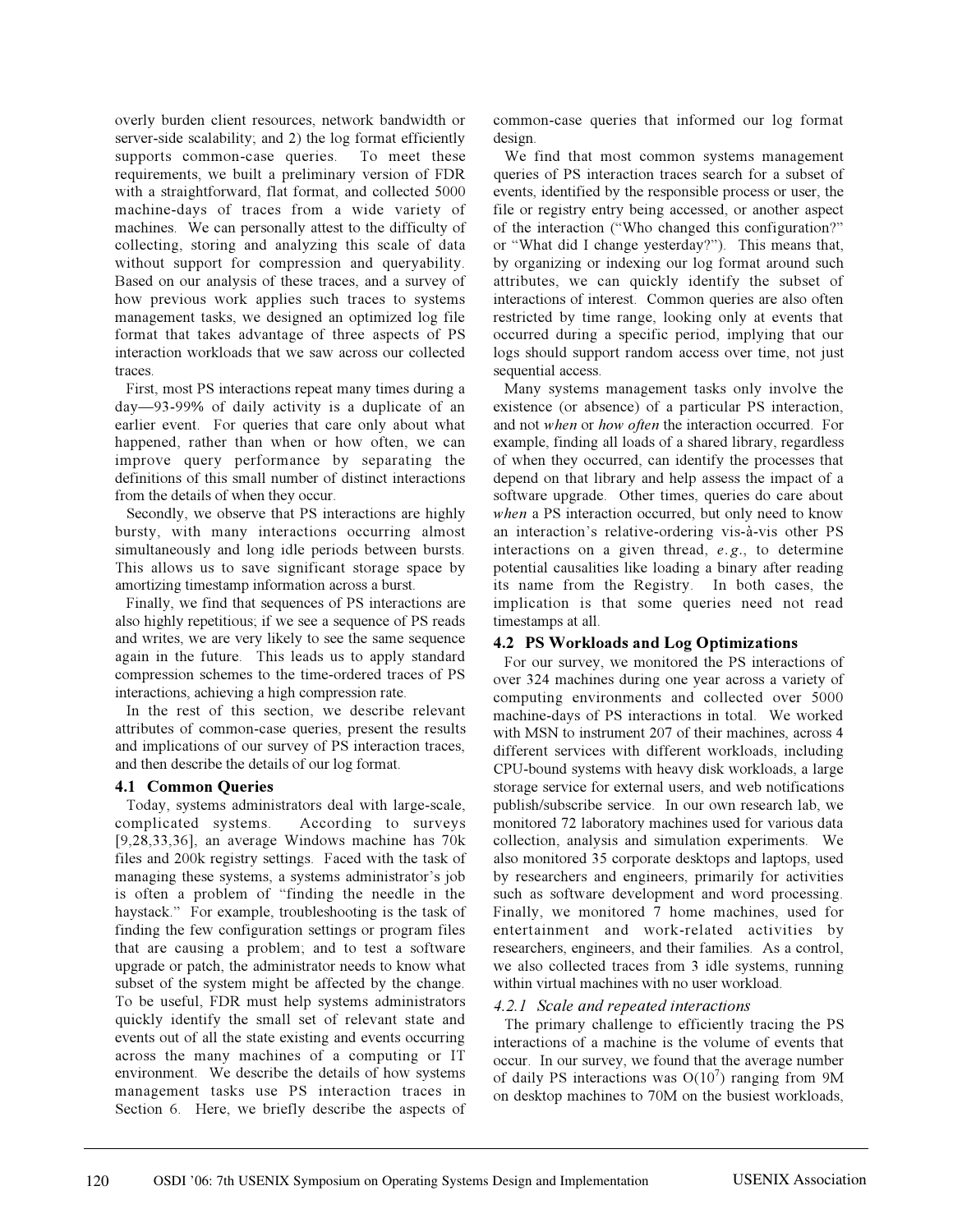**Table 2: The average per machine daily total and distinct interactions, entries, and processes**

| Environment    | Total PS<br>Interactions | Interactions<br>Distinct PS | Distinct PS<br>Entries<br>Accessed | Distinct<br>Processes |
|----------------|--------------------------|-----------------------------|------------------------------------|-----------------------|
| Svc.1          | 70M                      | 0.2%                        | $>0.1\%$                           | $40 - 60$             |
| Svc.4          | 29M                      | 3.3%                        | 0.4%                               | 30-70                 |
| Svc. 2         | 22M                      | 0.6%                        | 0.1%                               | 30                    |
| Svc.3          | 19M                      | 1.1%                        | 0.1%                               | 30-70                 |
| Home           | 17M                      | 4.2%                        | 0.6%                               | $30 - 40$             |
| Desktop        | 9M                       | 5.4%                        | 1.0%                               | 20-100                |
| Lab            | 9M                       | 1.5%                        | 0.3%                               | $17 - 40$             |
| <b>Average</b> | 25M                      | $1.6\%$                     | $0.2\%$                            | 43                    |
| <i>Idle</i>    | 965K                     | 2.1%                        | 0.5%                               | 14                    |

as shown in Table 2. Not surprisingly, servers tended to have a stable workload from day-to-day, while our lab, corporate desktop and home machines had varied workloads. The highest number of daily interactions we saw was 264M events, on an MSN server that collected application logs from 1000s of other machines.

However, we found several factors that mitigate the large volume of PS interactions in all these workloads. First, the number of distinct files and registry entries read or written every day is much smaller than the total number of interactions. Secondly, the number of distinct processes that run on each machine is very small,  $O(10^2)$  processes on the busiest desktops, and fewer on production servers. Overall, we found that most PS entries are only accessed by a small number of processes, and that the total number of distinct interactions (*i.e.*, distinct <user, process, operation-type, PS entry> tuples) was  $O(10^5)$ , only 0.2% to 5.4% of the total interactions per day.

This implies that we can improve the performance of queries not interested in timestamps or counts of PS interaction occurrences by separating the unique definitions of observed interactions from the timeordered traces of when they occur. Effectively, this allows many common queries to ignore 94.6-99.8% of the log. This also provides the possibility of compressing our logs, by replacing repeated descriptions of an interaction with a single unique ID.

#### *4.2.2 Bursts of Activity*

Several studies of I/O traffic and file system activities have shown that server and desktop I/O workloads demonstrate bursty or self-similar behavior [14,16]. We observe this in our traces as well, where it manifests as many interactions arriving together with long idle periods in between.

The primary implication of these bursts for our log format is that, when many events occur together, there is a clear opportunity to merge their associated time

information, storing a single timestamp for all the events that occur during the same timestamp bucket. This is a significant observation because per-event timestamps are a major limiting factor to achieving high compression rates. To help us choose an appropriate bucket duration, we look to the requirements of common-case systems management queries. We find that fine-grained timestamps are rarely necessary, instead what is most important is the relative ordering of events and the ability to map event occurrences to human activities (*i.e.,* wall-clock time). This leads us to choose a relatively coarse-grained 48-bit or 6ms granularity timestamp. Note that this still provides a granularity finer than Windows' time-scheduling quantum of 10-15ms. While one might worry that a coarse-grained timestamp would mean every bucket would have at least one event in it, in practice, even our busiest observed machine-day, with 264M daily events, showed no PS interactions during 60% of its timestamp buckets. Of course, this does not mean the machine as a whole was idle—it might have been busy with CPU calculations during the times it was not doing PS interactions.

## *4.2.3 Repeated Sequences of Interactions*

Our final key observation is that many sequences of PS interactions repeat over time. This is not a surprise, as we would expect that most of the file system and registry activities performed by a system are standard, repetitive tasks, including process start-up and shutdown, background activities, document auto-saves, and logging. We perform a detailed analysis of repeating "activity bursts," in [32] and, for space considerations, provide only a summary here.

In our analysis in [32], we define an "activity burst" as the set of PS interactions occurring in one thread, where each interaction occurs no more than some small time separation apart. Formally, we define an activity burst as a group of events  ${e_t | i \mid t \quad j}$  occurring within a single thread, where  $gap(e_t, e_{t+1}) \leq k$ , for all *i*  $t < j$ ;  $gap(e_{i-1}, e_i)$  *k*;  $gap(e_{j}, e_{j+1})$  *k*;  $gap(x, y)$  is the time between two interactions  $x$  and  $y$ ; and  $k$  is the threshold gap between bursts. We call an activity burst a "repeat" if it is identical to an earlier activity burst in every attribute of its interactions except for timestamps. Otherwise, we call it a "distinct" burst. In our survey, we find that most activity bursts in a day are repeated bursts. On desktops, we see 2K-5K distinct bursts out of 20K-40K total and, on servers, we see 3K-4K distinct bursts out of 40K-70K.

This repetition of PS interaction sequences indicates that simple byte compression schemes, applied to the time-ordered event sequences, should detect and compress these repeating patterns. Since our analysis of activity burst repetition focuses on bursts within a single-thread, storing PS interactions in a system-wide timestamp sequence runs the risk of allowing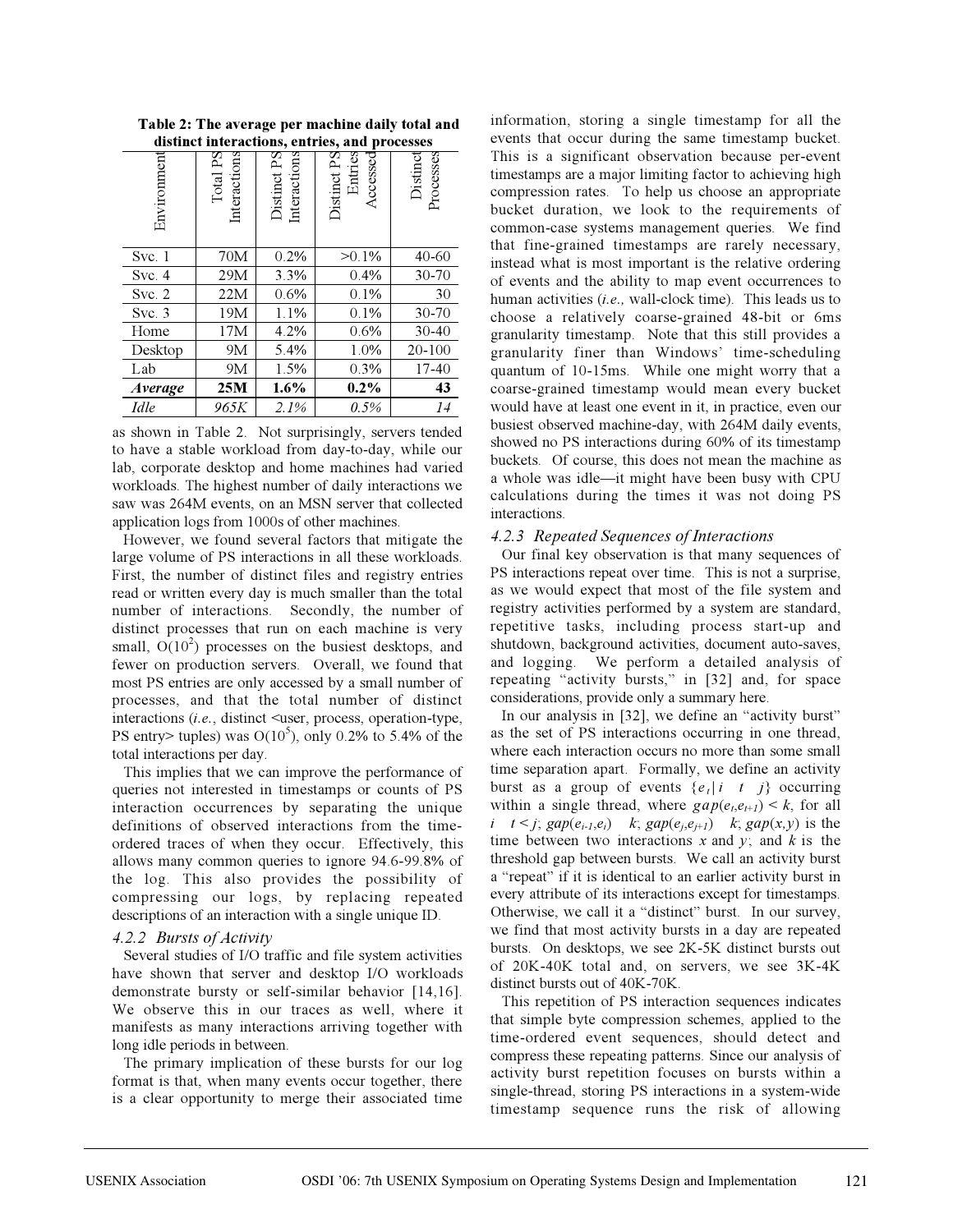

## **Figure 2: The physical layout of our log format**

concurrent I/O from multiple threads to interfere with the compressibility of each other's patterns. However, because of the relatively large CPU time slice of 10- 15ms on the Windows OS, and the knowledge that most PS interactions are handled quickly by file caches, we



**Figure 1: Logical design of our log format**

still expect to gain significant compression of repeating patterns in a cross-thread trace of PS interactions.

## **4.3 Log Format Details**

Based on the machines observed in our survey, our log format has two key facets to its logical design, shown in Figure 1. First, given the repetition of accessed files, observed processes, etc., we normalize the attributes of our persistent state interactions into separate sections, essentially following a standard procedure of database normalization.<sup>3</sup> We create one section for distinct PS interactions, which point to other sections containing distinct names, user context, process information, file data hashes and values. The primary benefit of this normalization is a reduction of repetitive information. In addition, we find that grouping attributes into their own sections improves the

performance of byte compression algorithms as we compress these log sections later. This separation also improves query efficiency by transforming queries that involve multiple attributes and expensive string comparisons into inexpensive comparisons of integer IDs as we scan through traces of PS interactions.

Our second design choice in our logical log format is to represent the trace of events itself as two parallel, but connected, streams of data. The first stream is an ordered list of events as they are captured by our kernel driver and reported to the user daemon. The second stream contains timestamp information for groups of events. This amortizes the size of timestamp information across multiple events, reducing the overall size of the log, as well as improving byte compression of the event stream by better exposing patterns in the sequences of events. Both logical streams are stored in a single physical file to ease management of log archives.

We created a file structure that contains a large logical address space split into 32 sections. Each of the normalized attribute sections, the section of distinct PS interactions, as well as the ordered event stream and timestamp stream, are mapped to a section in our log file. Each section is composed of individually compressed 64k pages. Compressing in blocks, rather than using a streaming compression format allows random access within a data section.

To simultaneously optimize our log for random access and compression, our physical log file layout consists of a three-layer addressing scheme of block table, block number, and block offset, shown in Figure 2. This three-layer addressing scheme is important because we want to compress individual blocks and store the start and end offsets of each block in a table for fast lookup, and as a further optimization, compress these tables as well. With 448 block tables, 8192 blocks per table and a 64k uncompressed block size, this provides a maximum addressable storage size of 234 GB of uncompressed data within each log file. While we find this is many times more than a single machine-day of logs, this format gives us the flexibility of joining many days of logs into a single file for

<sup>&</sup>lt;sup>3</sup> Database normalization is a process of organizing data to eliminate redundancy and reduce potential for error (33).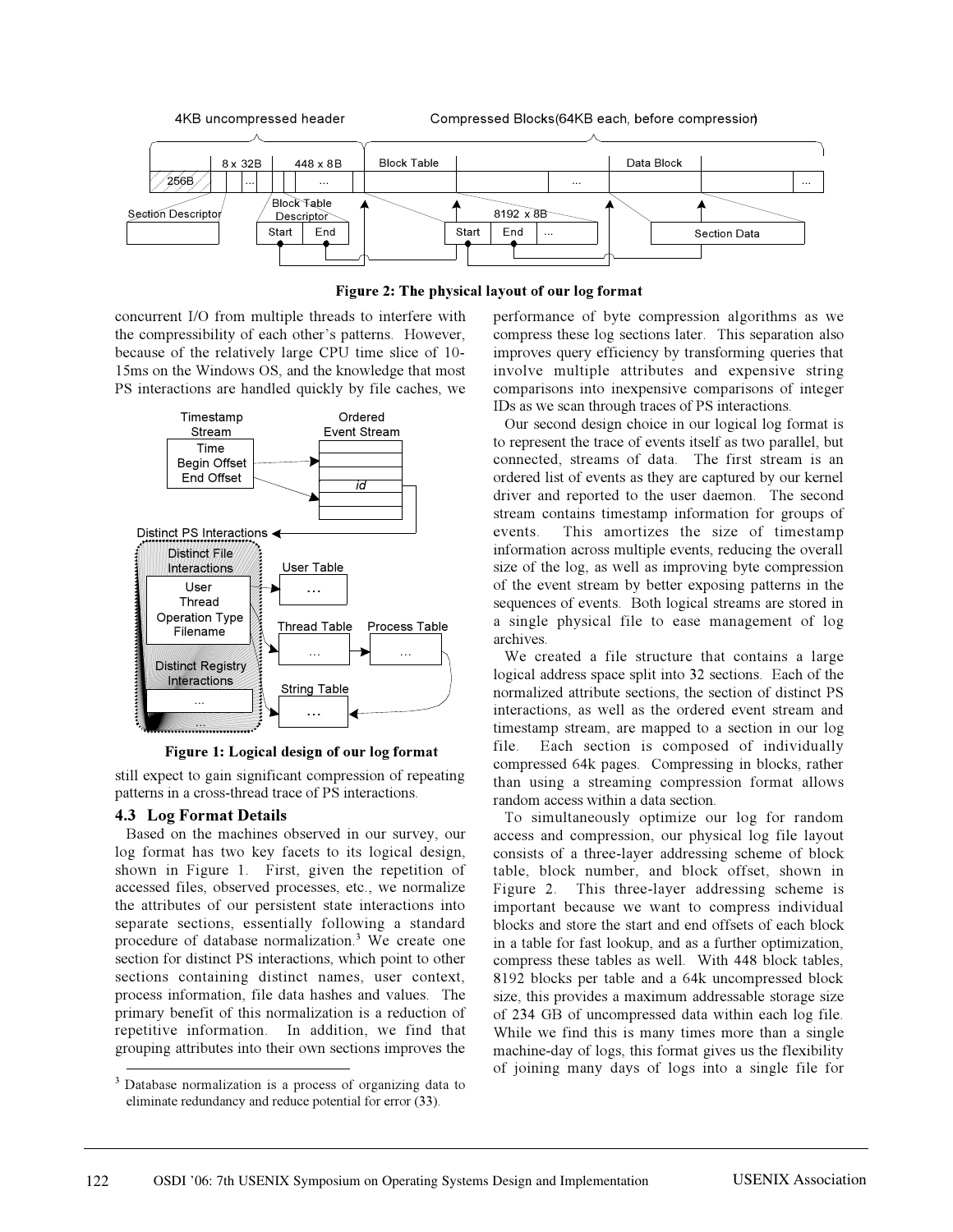improved compression, and gives us flexibility if PS interaction workloads grow in the future.

Each log file starts with a 4k uncompressed header. The first 256 bytes consist of versioning and other miscellaneous information. Next are 32 section descriptions, each 8 bytes long. Each of the logical sections, described earlier, is laid out contiguously over our three-layer addressing scheme, aligned at block boundaries. These section descriptors provide the block table and number of the start and end of each section. The rest of the 4k header is filled by 448 block table descriptors, that point to the start and end offsets of a compressed block table. The block table, in turn, contains 8192 block entries, each pointing to the start and end offset of a compressed 64k block.

The timestamp section is maintained as a 16 byte entry containing 6 bytes (48 bits) to represent a 6ms time resolution, 2 bytes to count missing events within that region, and two 4 byte offsets pointing to the first and last consecutive event with that time resolution. While almost all events are received by the daemon in time sorted order, we correctly handle timestamp information for any events that appear out of order. This can happen when a context switch occurs just after an I/O activity completes, but before the kernel driver reports it, but this delays the reporting of an event by a few scheduling quantums, and never affect the intrathread ordering of PS interactions.

The user daemon first creates log files in-memory. As it receives raw events from the kernel driver, the daemon normalizes the events, replacing attribute values with indexes into the appropriate sections. The normalized event is then compared to the table of distinct normalized events using an O(1) hash lookup, and added to the table if necessary. Finally, the normalized event is added to the ordered event stream section, along with new timestamp information, if necessary. Each of the log file's data sections is append-only in memory. When a log file is closed and flushed to disk the daemon writes each data section contiguously to disk while applying a standard compression algorithm to each 64K-byte block.

## **4.4 Querying Logs**

When analyzing these log files, our tools tend to restrict their queries based on one or more attributes in the PS interaction record, based on a time-range of interest, or based on both. To restrict a query by attribute, a query tool scans the appropriate section, looking for all values matching the given criteria. From these values, the tool then generates a filter to apply against the section of distinct PS interactions, resulting in a set of unique IDs, one for each PS interaction matching the original attribute restriction. For example, to return only PS interactions that access a particular file, a tool would first scan the string section to find the ID of the filename, and then scan the section of distinct PS interactions to find the IDs of all distinct PS interactions that accessed this filename ID. If a tool is not interested in when or how many times an interaction occurred then it can stop here, without scanning the much larger event stream sections. Otherwise, the tool can scan through the ordered event list and timestamp stream to find the details of the occurrences of these PS interactions.

To restrict a query by a time range, a query tool applies a binary search to the timestamp stream, searching for the start of the desired time range. Once this timestamp is found, it can skip to the appropriate 64K block of the ordered list of events, and begin scanning the ordered list from that point on, until the end of the time range.

Common-case queries tend to extract sparse information from the extremely large data set of PS interactions. Our log format enables efficient queries by allowing query tools to focus on the relevant subsets of data, and expanding their scope to larger and larger portions of the data as necessary. For example, a query to find a list of all files modified during a day of 25M PS interactions requires only one pass over a distinct event table with 318Kentries to identify the string attribute id of modified files, and then scanning over the string attribute section with 100K entries to discover the full filenames of each modified file, avoiding ever scanning the full list of 25M events that occurred during the day.

# **5. Experimental Evaluation**

In this section, we evaluate FDR and find that on average, our logs use only 0.7 bytes/PS interaction. We find that query performance scales linearly with the number of events in a log. All of our queries can be processed in a single pass against an entire machine-day of logs in just 3.2 seconds. FDR's client-side performance overhead is less than 1%, and calculating the load on bottleneck resources in our central server indicates that a single machine could scale to collecting and analyzing all the PS interactions from 4300 machines, keeping all logs for over 3 months.

# **5.1 Log File Compression**

The efficiency of FDR's log file format affects both the runtime load on clients' memory and network, and the long-term storage costs of PS interaction logs.

In our survey of 5000 machine-days of logs, described in Section 4.2, the average raw event size is 140 bytes and daily per machine raw logs are 7GB, compressing to 700MB with GZIP. After converting our collected logs to our new format, we found, depending on workload, each PS interaction takes between 0.5 to 0.9 bytes of storage, and 0.7 bytes on average. One machine-day of PS interactions can be stored in 6 to 71MB, 20MB on average, with a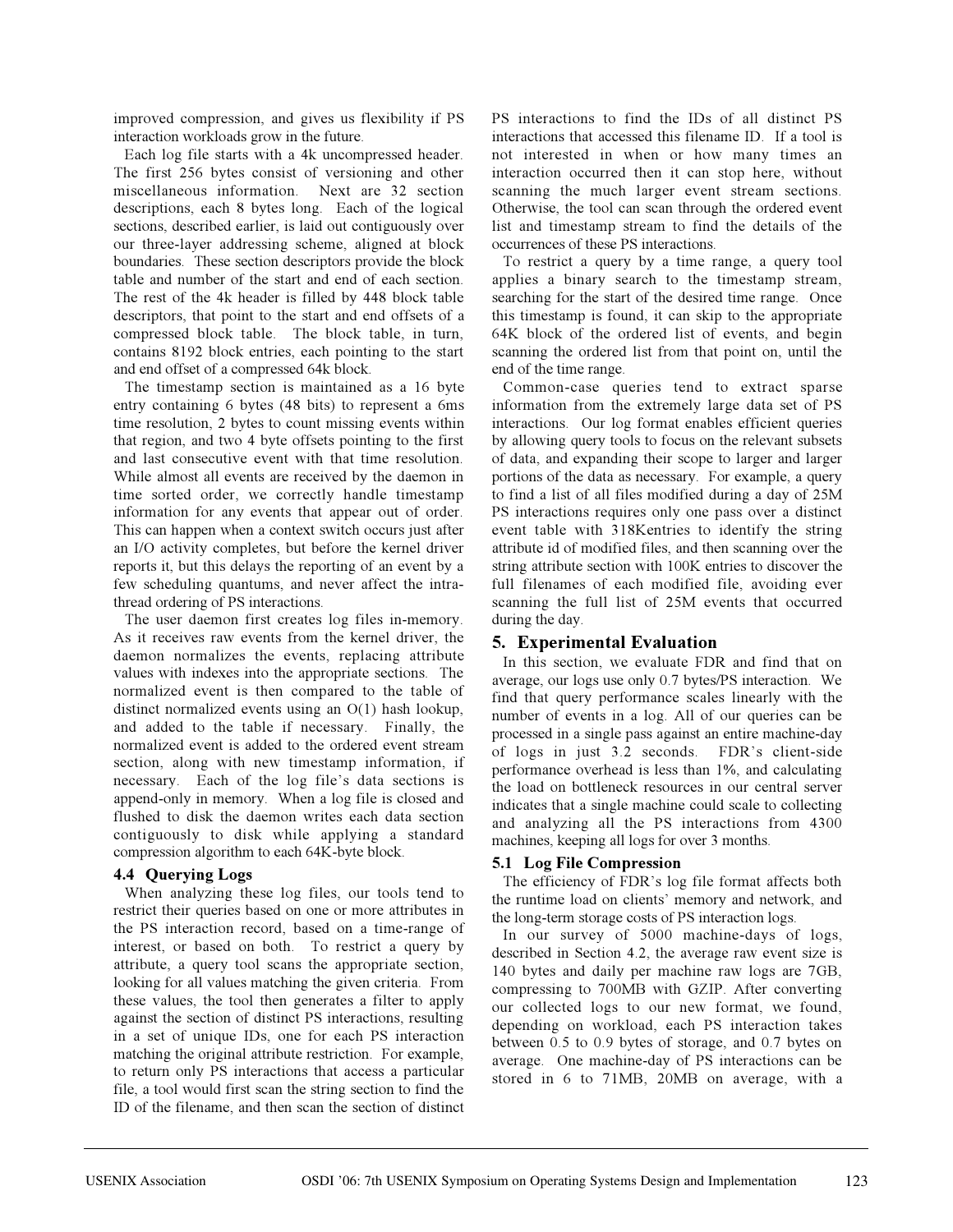| Role        | Avg.        | Avg.   | Max    |  |
|-------------|-------------|--------|--------|--|
|             | Bytes/Event | MB/day | MB/day |  |
| Svc.1       | 0.91        | 71     | 179    |  |
| Svc.4       | 0.78        | 57     | 103    |  |
| Svc. 2      | 0.71        | 19     | 22     |  |
| Svc.3       | 0.66        | 10     | 53     |  |
| Home        | 0.58        | 17     | 51     |  |
| Desktop     | 0.80        | 13     | 21     |  |
| Lab         | 0.47        | 6      | 43     |  |
| Average     | 0.70        | 20     | 49     |  |
| <i>Idle</i> | 0.85        | 0.76   | 0.88   |  |

**Table 3: Daily storage requirements for machines across environments**

maximum observed machine-day size of 179MB. Table 3 shows the results across our environments.

In addition to PS interaction workload, the efficiency of our log format's compression is sensitive to the frequency at which the logs are uploaded to the central server. More frequent uploads of logs reduces the latency between when an event occurs and when it can be analyzed. However, uploading logs less frequently allows the logs to collect more repeated events and achieve better overall compression.

Figure 3 shows how storage size varies with the event collection period. It shows that 80% of the compression efficiency is typically achieved with log files an hour long, and that improvement ceases after 1 week of data. Based on this result, our current deployments upload log files every 2 hours, and our central server reprocesses and merges them into 1-week long log files to save long-term storage space. We envision that future versions of FDR will support latency-critical queries by moving them to the client-side agent.

In Table 4, we look inside the log files to see how much space is taken up by each section of our log file format across our different environments. We see that the ordered event stream and timestamps dominate,



## Bytes per Event vs. Log File Interval

**Figure 3: Compression Ratio variation with log file interval for each category of machines**

**Table 4: Average section size as a percentage of total log file size for each machine role**

| Role             | Event Time $Reg.$ File |         |     | an iog into sine for each m | String Data          |           | Other |
|------------------|------------------------|---------|-----|-----------------------------|----------------------|-----------|-------|
| Svc 1            | 77%                    | 19%     |     | 1% 0.3%                     | 0.2%                 | 1.9%      | 0.6%  |
| Svc 4            | 57%                    | 17%     |     | 7% 13.9%                    | 1.8%                 | 3.2%      | 0.1%  |
| Svc 2            |                        | 71% 15% | 4%  | 1.4%                        | 0.6%                 | 7.9%      | 0.1%  |
| Svc <sub>3</sub> | 69%                    | 15%     | 7%  | 1.8%                        | 0.9%                 | 2.7%      | 3.6%  |
| Home             | 46%                    | 27%     | 9%  | 11%                         | 4.0%                 | 1.9%      | 1.1%  |
| Desktop          | 47%                    | 19%     | 14% | 8.2%                        | 5.2%                 | 5.7%      | 0.9%  |
| Lab              | 48%                    | 31%     |     | 8% 3.5%                     | 1.9%                 | 7.0%      | 0.6%  |
| Average          | 53% 22%                |         |     |                             | $9\%$ 7.7% 2.8% 4.1% |           | 1.4%  |
| Idle             | 44%                    | 35%     |     | 7% 4.2%                     |                      | 4.8% 3.9% | 1.5%  |

together taking 66-96% of the daily logs of non-idle machines. The definitions of distinct file and registry interactions are the next major contributor to log file size, taking 1.3-22.2% of daily logs from non-idle machines. Surprisingly, storing the values of every registry setting read or written (in the data section) takes only 1.9-7% of daily logs of non-idle machines.

#### **5.2 Log File Query Performance**

To evaluate FDR's query performance, we performed three types of queries against our collected daily machine logs: a single-pass query, a two-pass query, and a more complicated multi-pass query. Our first query is a single-pass scan of distinct PS interactions, and generates a *manifest* that identifies the distinct set of registry settings and files used by every process during the day. This query does not require scanning the time-ordered event streams. Our second query is a two-pass scan that searches for *stale binaries* (discussed in Section 6.1.2). This query scans through all PS interactions for files loaded for execution, and then scans the time-ordered event stream to see if the file has been modified on-disk since it was last loaded into memory, indicating that a stale copy exists in memory. Our third query looks for *Extensibility Points* (discussed in Section 6.2). This is our most complicated query, making multiple scans of the distinct PS interactions and time-ordered event stream.

Query performance was measured by evaluating our three queries against log files that ranged from 200k to 200M PS interactions across all categories of machines. For this experiment we used a single 3.2GHz processor. We found that the average machine-day can be queried in only 3.2 to 19.2 seconds, depending on query complexity. Figure 4 plots the count of items in scanned sections vs. the time to complete each query, and indicates that performance scales linearly with log size.

We found that our query performance was not I/O bound reading log files from disk, but rather CPUbound, on decompressing log files. In fact, we found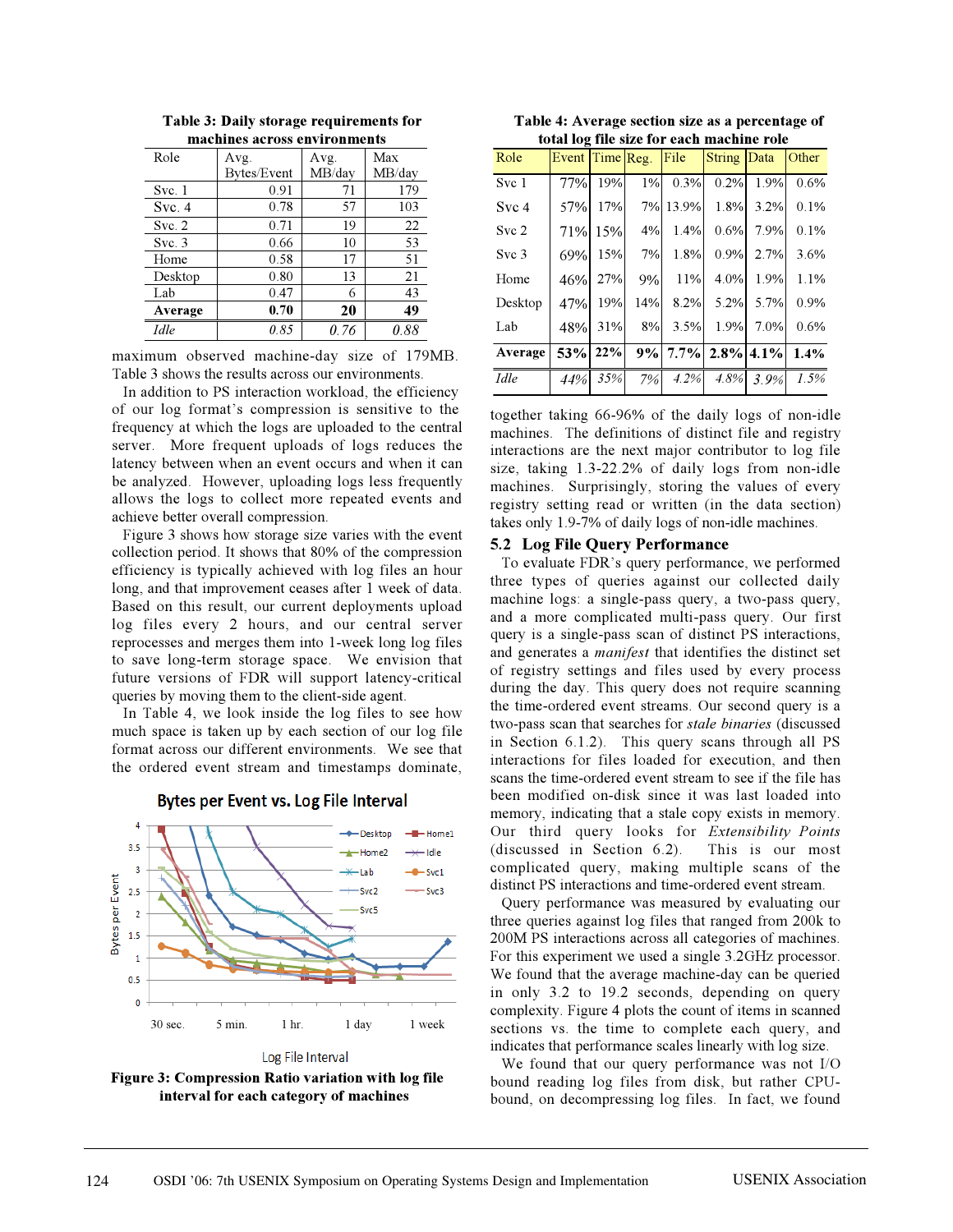



**Figure 4: Time taken for each query compared with the number of attributes scanned**

that query performance can be accurately predicted as a linear function of the number of items per section in the log file scanned by the query and the Intel Pentium CPU cycle cost to process each item. We measured the average per item CPU cycle cost to be 63k cycles for manifest queries, 27k for stale binary queries and 53k for extensibility point queries. Using Pearson's product moment correlation to compare our predicted and measured query times, we find the correlation to be from 0.923 to 0.998, indicating that query performance is a linear function of the size of the log items scanned.

#### **5.3 Client-Side Overhead**

Here, we evaluate the tracing and compression overhead of our kernel driver and user-mode agent. Through our initial survey of PS interactions, we have tested and deployed our driver and our user-mode agent without our compression tools on over 324 Windows 2000, Windows XP and Windows 2003 machines. At MSN, pre-production testing of our data collector was done in a lab setup of 4 identical servers, 1 running our agent, each receiving a copy of the current live production load. Measurements were made of volume and latency of workload transactions along with memory, network, CPU, and I/O overhead. The performance impact of our driver and agent was minimal, with < 1% CPU overhead measured, and no measurable degradation in transaction rate or latency. To further confirm this, we conducted an experiment where we placed a high and varied PS interaction workload, consisting of simultaneously creating 100,000 processes, scanning the entire registry and file system for non-existent entries, and making 10,000 copies of a 1KB file, 35 copies of a 1GB file, and 100,000 registry keys and values. Even under this load, we found no measurable performance degradation.

The next stage of our evaluation of agent performance focuses on the overhead of log format generation and compression. Because we configure our agent to run on a low-priority thread, we have not observed a noticeable performance impact, but do want to understand its limits. Therefore, we measure the CPU cost of processing a single PS interaction, and use this to evaluate the cost of processing our observed PS interaction rates.

Our measured CPU cost to process a PS interaction is, on average, 64k CPU cycles. This cost is constant with regard to the number of events already processed. Our highest observed spike from our collected data is 2400 interactions per second. The average peak burst every day is 1800 interactions per second. From this, we extrapolate that the highest 1 second CPU usage spike on a 3.2 GHz CPU is 64k x 2400 / 3.2 GHz = 4.8% CPU overhead. Our average peak is 3.6% CPU overhead. As a further test case, we created an artificially high PS interaction load by repeatedly accessing cached PS data, without pause, generating a rate of 15k interactions / second. Compressing these interactions at this rate produces 30% CPU overhead. Our average rate of 100-800 PS interactions per second requires only  $0.2 - 1.6\%$  CPU overhead.

#### **5.4 Server Scalability**

The scalability of a single-machine FDR server collecting and analyzing PS interaction logs from many other machines is potentially limited by several factors: network bandwidth for receiving logs, disk I/O bandwidth for storing and reading logs, CPU cost for analyzing logs, and the disk capacity for storing logs.

The single-machine configuration we consider is the one we use to collect logs from our agents today. It is a dual 3.2GHz CPU, 2GB of RAM, a 1Gbps network connection, and a 24 hard drives (400GB 7200RPM SATA) in two 12 disk RAID 5 sets with 1 parity drive, providing 8TB of storage. Assuming an average 20MB log file per machine-day, and using the performance of this system, we consider each of the potential scalability bottlenecks:

**Network bandwidth:** A 1Gbps network link, with an achieved bandwidth of 100 Mbps, could support 54,000 machines uploading per day.

**Disk I/O bandwidth:** Our RAID storage system provides 80 Mbps random access bandwidth. At this rate, we could support both writing logs and a singlepass query at a rate of 43,200 machines per day.

**CPU for analysis:** Following the analysis of query cost in Section 5.2, our dual processor 3.2GHz machine can support querying up to 54,000 machines per day, at a rate of 1.6 seconds per machine-day (3.2s per CPU).

From this analysis, not counting long-term storage requirements, the limiting factor to scalability appears to be disk bandwidth, supporting the centralized collection of data from 43,200 machines. Of course, this is not a sophisticated analysis, and there are likely to be issues and interactions which might further limit the scalability of a single-machine log collector. For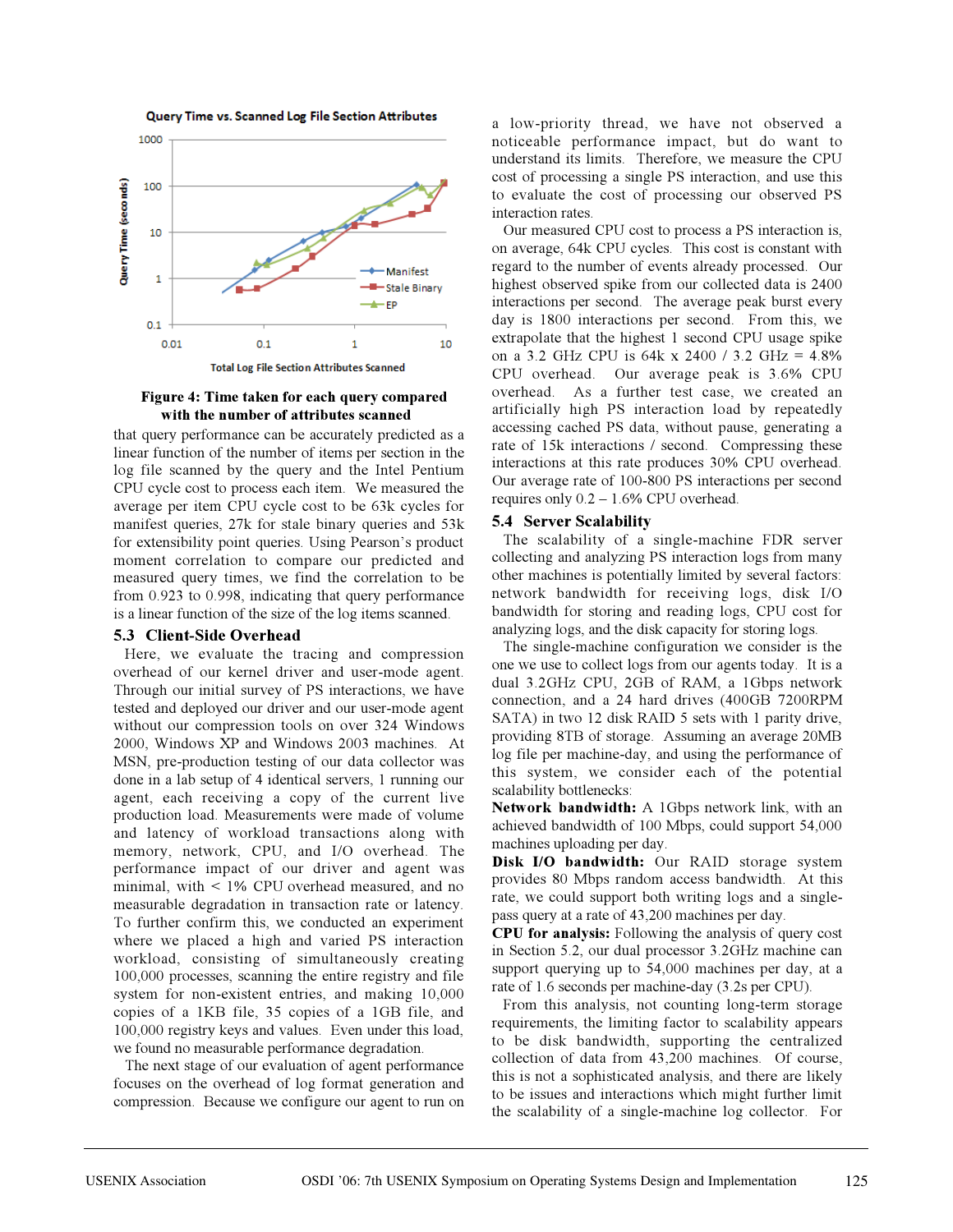this reason, we apply a safety factor of 10 to our analysis, and claim that FDR can allow a single server to provide centralized collection and analysis of the complete PS interaction logs of up to 4,300 machines.

Separately, analyzing the storage capacity of our single-machine server, we find that our 8TB RAID system can store a total of 400k 20MB machine-days. This would store the complete PS interaction logs of 13,000 machine for 1 month, 4,000 machines for over 3 months, or 1000 machines for 1 year.

## **6. Using FDR for Systems Management**

In this section, we first review our use of early ondemand tracing prototypes to attack various systems management problems, then present one new case study in detail. Throughout, we describe how each technique is improved by one or more of FDR's benefits:

**Completeness**: FDR gathers a complete record of reads, writes, creations, etc. to the file system and registry, including details of the running process, user account and, when appropriate, data hashes, values, etc.

**Always-on**: FDR's always-on tracing means that users do not have to anticipate when they might need tracing information, do not need to reproduce problems to obtain traces, and enables analysis of long-term trends.

**Collection and Query Scalability**: FDR's scalability eases cross-machine analysis, such as PeerPressure [35], and allows administrators to centrally apply current PS analysis techniques rigorously and en masse to large computing and IT systems.

## **6.1 Management Scenarios**

#### *6.1.1 Troubleshooting Misconfigurations*

When a problem, like a misconfiguration, happens, troubleshooting is the task of determining what has gone wrong and fixing it. The Strider Troubleshooter [36] used a precursor to FDR, called AppTracer, to capture on-demand traces of a program's registry interactions. Once a user notices a program error, they turn on AppTracer and reproduce the problem. Strider then asks the user when the program last worked, and uses this date to find a "known-good" Windows System Restore snapshot. Strider then searches for registry settings used by the program that have changed since the known-good snapshot. With some noise filtering and ranking heuristics, Strider produces a short list of settings likely responsible for the problem.

PeerPressure [35] improves on Strider by using knowledge of the configuration settings on other machines, stored in a central database. By assuming that most other machines are configured correctly, PeerPressure removes the need for users to identify the last known-good state.

Both Strider and PeerPressure suffer from similar limitations due to their use of an on-demand AppTracer. First, both tools require users to reproduce a problem so that the AppTracer can collect a

trace—hard to accomplish if an error appears only transiently or is otherwise hard to reproduce. An always-on tracer will already have captured the trace at the time of the original problem. Secondly, both tools require the user to guess which process is failing and should be traced and the user must know to iteratively expand the scope of the on-demand tracer to debug a cross-application problem, where one process fails because of an error in another (*e.g.*, a word processor acting as an editor for an e-mail reader). An always-on tracer will already have captured traces of all the processes on a system, obviating the user's need to guess what part of the system to trace. Finally, [35] states that updating PeerPressure's central database of machine configurations as software and operating systems are upgraded is an open challenge. With the scalable log collection provided by FDR, collecting descriptions of new configurations and software to insert into PeerPressure's central database is trivial.

Furthermore, FDR's always-on tracer improves on Strider and PeerPressure's troubleshooting in a fundamental way: whereas these previous tools are only able to locate the misconfiguration, FDR's history of PS interactions can also help place responsibility for a misconfiguration by determining when and how the misconfiguration occurred. This can help identify the root cause of the issue and prevent future occurrences.

## *6.1.2 Detecting Known Problems*

In addition to reactive trobuleshooting, we can use always-on tracing to proactively search for specific, known problems, such as common misconfigurations and old versions of software with known vulnerabilities. One common problem, the "stale binary problem," occurs when software upgrades fail to restart affected processes or reboot a machine after replacing its on-disk binaries. The result is that the system is continuing to execute the old program inmemory. This is an especially serious problem when patching security vulnerabilities. With complete, always-on tracing, we can periodically query for the last load-time of running programs and DLLs, and compare them to their last modification-time on disk, reporting inconsistencies to system administrators.

## *6.1.3 Change Management: Impact Analysis*

Keeping systems up-to-date with the latest security and bug patches is critical for minimizing vulnerability to malicious adversaries, and loss of productivity to software bugs. At the same time, patches can destabilize existing applications. Today, unfortunately, even if a patch only updates a single shared library, the administrators do not know in advance which applications might be affected. Consequently, patch deployment is often delayed as it undergoes a lengthy (and expensive) testing cycle, and computer systems remain vulnerable to "fixed" bugs and security holes.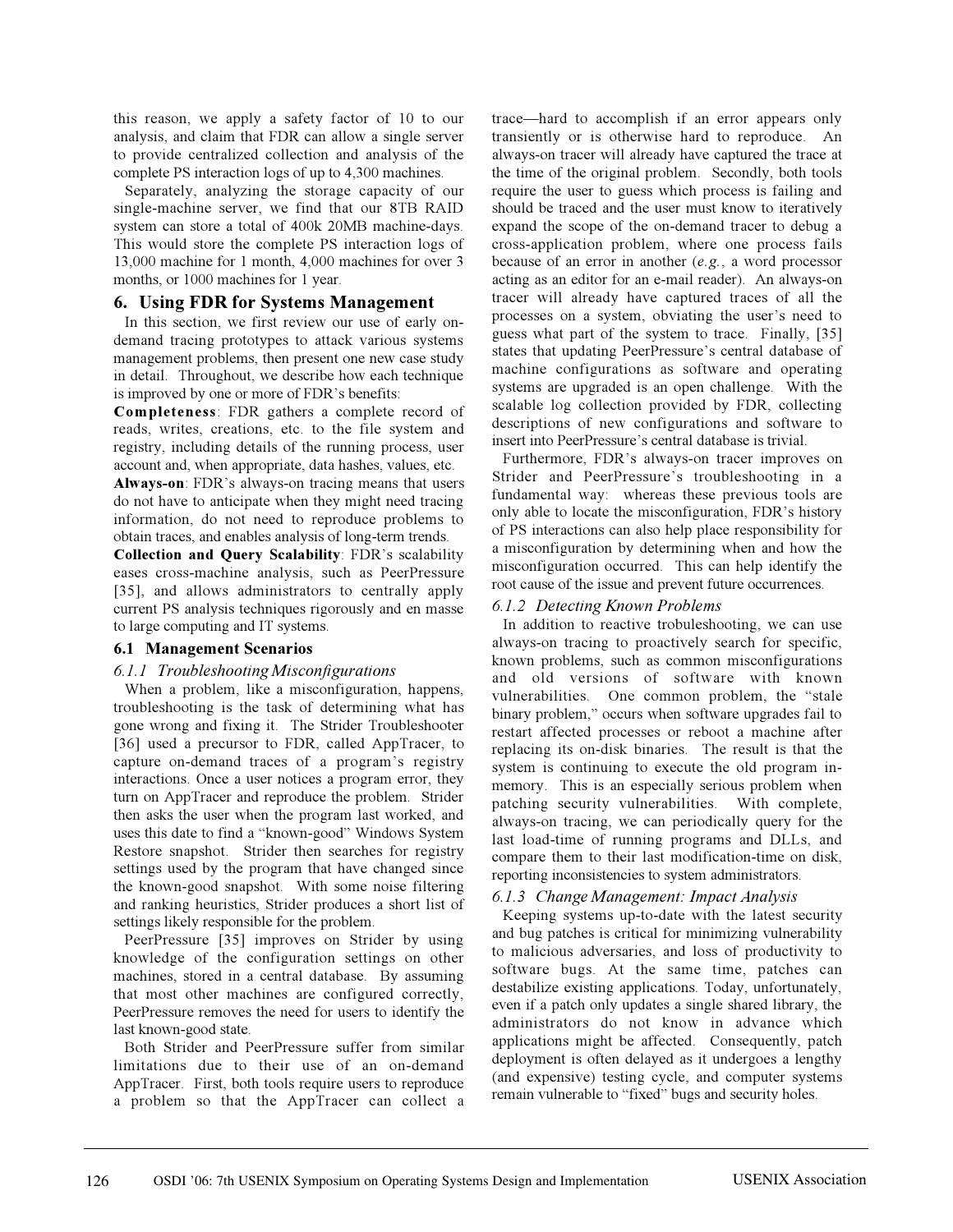To help administrators focus their testing of software upgrades, we built the Update Impact Analyzer (UIA) [10] that cross-references the files and configuration settings being patched against always-on traces of PS interactions. The UIA generates a list of programs that interact with any state that is going to be updated. Any application not on this list can be placed at a lowerpriority on the testing regimen. (An exception is when a given application interacts with an updated application via inter-process communication—in this case, both applications could still require thorough testing. See Section 7.3 for a discussion of other possible candidates for always-on logging, including inter-process communication and locks.)

A primary challenge faced by UIA, as reported in [10], is that patch testing and deployment is managed centrally by administrators, but application usage, for determining the dependencies between an application and various files and settings, is distributed across many computers. FDR's scalable tracing and collection of PS interactions enables administrators to easily gather the accurate information they need.

## *6.1.4 Malware Mitigation*

The challenges to mitigating a malware infection, whether spyware, Trojan software, viruses or worms, are detecting its existence on a system and determining how the malware entered the system. With always-on PS interaction traces, identifying running malware is a matter of querying for the hashes of loaded executables and shared libraries. Any well-known malware signatures can be flagged, and unrecognized hashes can be reported to an administrator to determine whether or not they are malicious. Following the methodology of [17], always-on tracing of PS interactions can also be analyzed to discover how malware entered a system.

To further backtrack the "route of entry" of malware, the HoneyMonkey (HM) project analyzes the PS interaction traces collected with FDR of web browsers as they visit many websites [37], Using a farm of virtual machines running scripted web browsers, HM crawls the Internet. If HM notices a web browser writing to the file system outside of its browser sandbox (*e.g.*, writes other than temporary cache files), then it can be assured that a malicious website is exploiting a browser vulnerability to install malware. SpyCrawler, a concurrent research project, used a similar system to detect malicious websites [23]. Without FDR's detailed trace information stating which processes where making the changes, their browser monitoring system had a high false-positive rate for detecting exploits, reduced by using antivirus tools to check for known malware. New malware would not be detected.

FDR's log collection can be modified in several ways to harden it against malicious adversaries. Many malicious software programs, such as spyware bundled with otherwise legitimate downloaded software, must first be written to disk before executing. We can prevent these programs from tampering with FDR's logs after-the-fact by adding tamper-evident hashchaining signatures [18] to our logs or by moving our user agent to a hypervisor or VM outside the accessibility of the monitored system. Malicious software that enters a system directly (*e.g.*, via a remote buffer overflow exploit) could corrupt our kernel driver before writing to disk. To avoid this attack, the file system itself would have to be moved to a separate VM or hypervisor. Detecting malware that never interacts with the disk is outside of FDR's scope.

## **6.2 Case Study: Exploiting SW Extensibility**

Once spyware or other malware first infects a system, they often load themselves as a plug-in or extension to the operating system, daemon, or frequently used applications such as a web browser, ensuring their continued execution on the host system. One method to defend against such malware is to monitor the settings or *extensibility points* (EPs) which control software extensions, alerting the user to changes that might signify a malware installation.

By comparing snapshots of the Windows Registry before and after 120 different malware installations, GateKeeper [38] found 34 EPs that should be monitored for signs of malicious activity. Here, we show how we can take advantage of always-on tracing to detect *potential* malware-exploitable settings, even if they are currently used only by benign software extensions. Further, we show how PS interaction traces can help rank the importance of these EPs, based on the observed privileges and lifetimes of the processes that use these extensions.

## *6.2.1 Detecting Extensibility Points*

To discover EPs we monitor application PS interactions for files being loaded for execution<sup>4</sup>, and check for a previous PS interaction which contained the executable's filename. If we find such a setting, we assume that it directly triggered the executable file load and mark the setting as a *direct extensibility point*. In some cases, if we continue to search backward through the history of PS interactions, we will also find *indirect extensibility points*, where another configuration setting triggers the process to read the direct EP. For example, an indirect EP may reference an ActiveX class identifier that points to a  $COM<sup>5</sup>$  object's settings that contain the executable file name.

Many EPs have a similar name prefix, indicating that plug-ins using it follow a standard design pattern. We

<sup>4</sup> Our PS interaction tracing records the loading of a file for execution as a distinct activity from simply reading a file into memory.<br><sup>5</sup> `Component Object Model' is a Microsoft standard for

reusing and sharing software components across applications.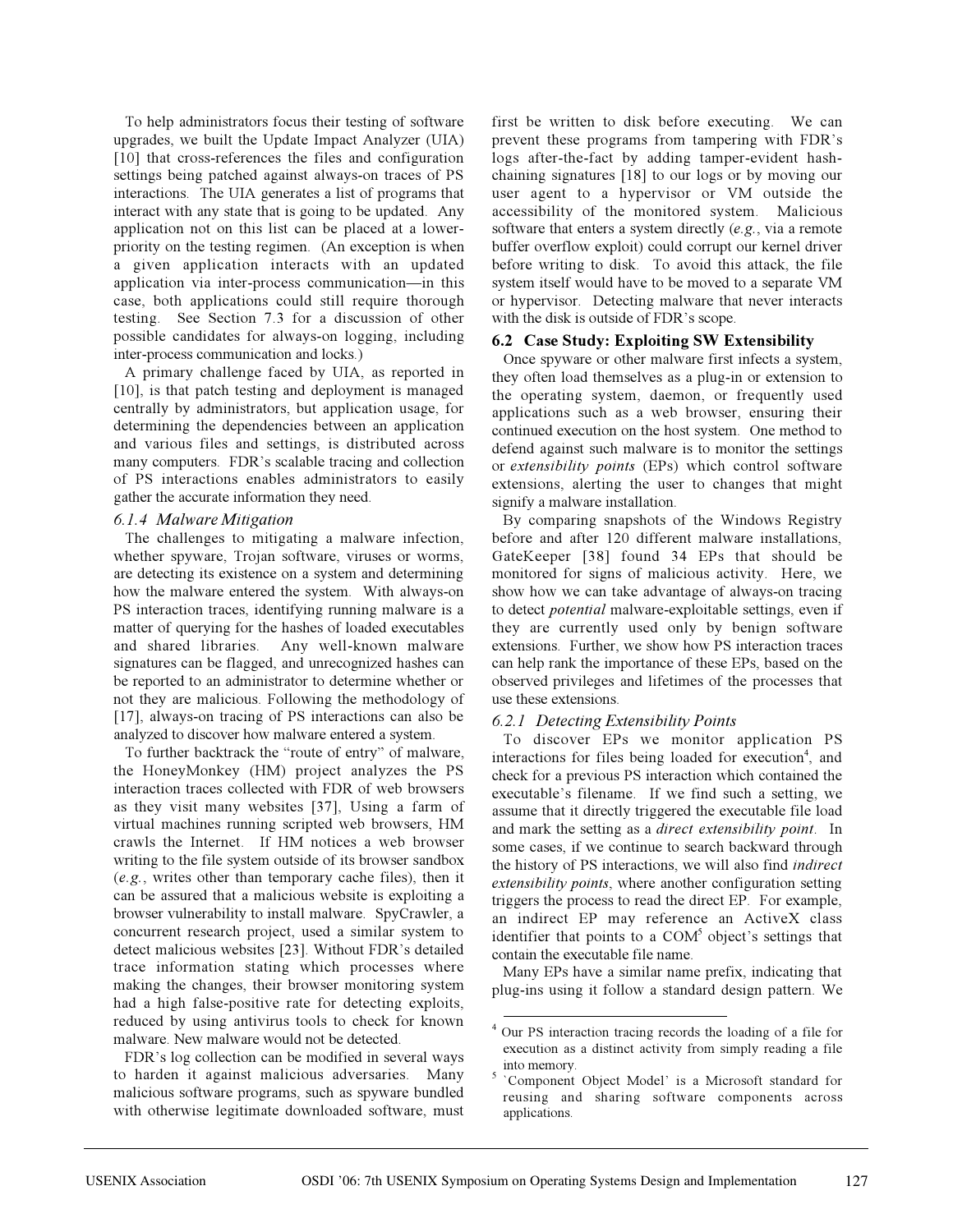define a common EP name prefix as an *extensibility point class*, and the fully named EP as an *extensibility point instance*. We identify new EP classes by manually examining newly discovered EP instances that do not match an existing EP class.

To survey how significant a vulnerability EPs are, we processed 912 machine-days of traces from 53 home, desktop, and server machines. From these machines, we discovered 364 EP classes and 7227 EP instances. 6526 EP instances were direct and 701 were indirect. While 130 EP classes had only 1 instance, 28 had more than 20 unique instances. The dominant EP class consists of COM objects, and accounts for 40% of all EP instances. The next two largest EP classes are associated with the Windows desktop environment, and web browser plugins. Other popular EP classes are related to an Office productivity suite and a development environment, both of which support rich extensibility features. Overall, we found that 67% of the software programs observed in our traces accessed an EP instance, and those that did used 7 on average. Explorer.exe, responsible for the Windows desktop, used the largest number of EP classes (133 EP Classes), followed by a web browser (105 EP Classes) and an email client (73 EP Classes).

Comparing our list of EP classes with the 34 discovered by Gatekeeper, we found that our procedure detected all except 6 EPs used by programs not observed in our traces.

#### *6.2.2 Criticality of Extensibility Points*

The criticality of an EP can be estimated using 1) the privilege-level of the loading process, where higherprivilege processes such as operating system or administrator-level processes, are more critical; and 2) the lifetime of the loading process, where longer running applications provide higher availability for a malicious extension. We observed that on average a machine will have at least a third of EP instances (spanning 210 EP classes) loaded by processes that are running for 95% of the machine's uptime. We also observed that one third of all EP instances were used by processes with elevated privileges. This indicates that many EP instances are critical security hazards.

## *6.2.3 Lessons and Suggestions*

This case study shows how FDR's traces of PS interactions can be analyzed to connect the securitysensitive behavior of loading dynamic code modules back to the critical configuration settings which control its behavior, and furthermore rank the criticality of each setting. Since this analysis requires that an EP be in use, whether by malware or by a benign software extension, FDR's scalability and always-on tracing is critical to analyzing a wide-breadth of computer usage and detecting as many EPs as possible.

Once we have discovered these EPs, we can continue to analyze their use and suggest ways to mitigate the threat from EP exposure. In particular, we observed that 44% of EP instances were not modified during our monitoring period. This suggests that system administrators could restrict write permissions on these EPs, or that application designers could transform them into static data instead of a configurable setting. Also, 70% of all EP instances were used by only single process: an opportunity for administrators or application designers to lockdown these EPs to prevent their misuse. In all, we found that only 19% of EP instances were both modified and shared by multiple applications, and thus not easy candidates for removal or lockdown. For these remaining EPs, we suggest monitoring for suspicious activities and, for critical EPs, we suggest that administrators and developers audit their usefulness vs. their potential to be misused.

## **7. Discussion**

In this section, we discuss the implications of our work on systems management techniques, as well as limitations and opportunities for future work.

## **7.1 White-box and Black-Box Knowledge**

Software installers use manifests to track installed software and their required dependencies, anti-virus monitors use signatures of known malware, and configuration error checkers use rules to detect known signs of misconfigurations. All of these automated or semi-automated tools use explicit prior knowledge to focus on a narrow set of state and look either for known problematic state or checking for known good state. This approach is fragile in its reliance on the correctness and completeness of pre-determined information. This information can become stale over time, might not account for all software and cannot anticipate all failures. Keeping this information complete and up-to-date is hard because of the long-tail of third-party software, in-house applications, and the continuous development of new malware. With FDRcollected traces, a black-box approach to systems management can help by augmenting predetermined information with observed truth about system behavior.

For example, today's software installers commonly fail to account for program-specific PS created postinstallation, such as log files and post-install plug-ins, as well as interruptions or failures during installation or removal. These mistakes accumulate and lead to system problems.<sup>6</sup> Common advice is to occasionally reinstall your computer to clean up such corruptions. Black-box tracing helps avoid this by providing installers with complete, ground-truth about installed files.

To test this approach, we compared a black-box accounting of files created during installations of 3 popular applications to the files accounted for in their

<sup>6</sup> Examples of failed installations causing such problems can be found at http://support.microsoft.com/ via the article IDs: 898582, 816598, 239291, and 810932.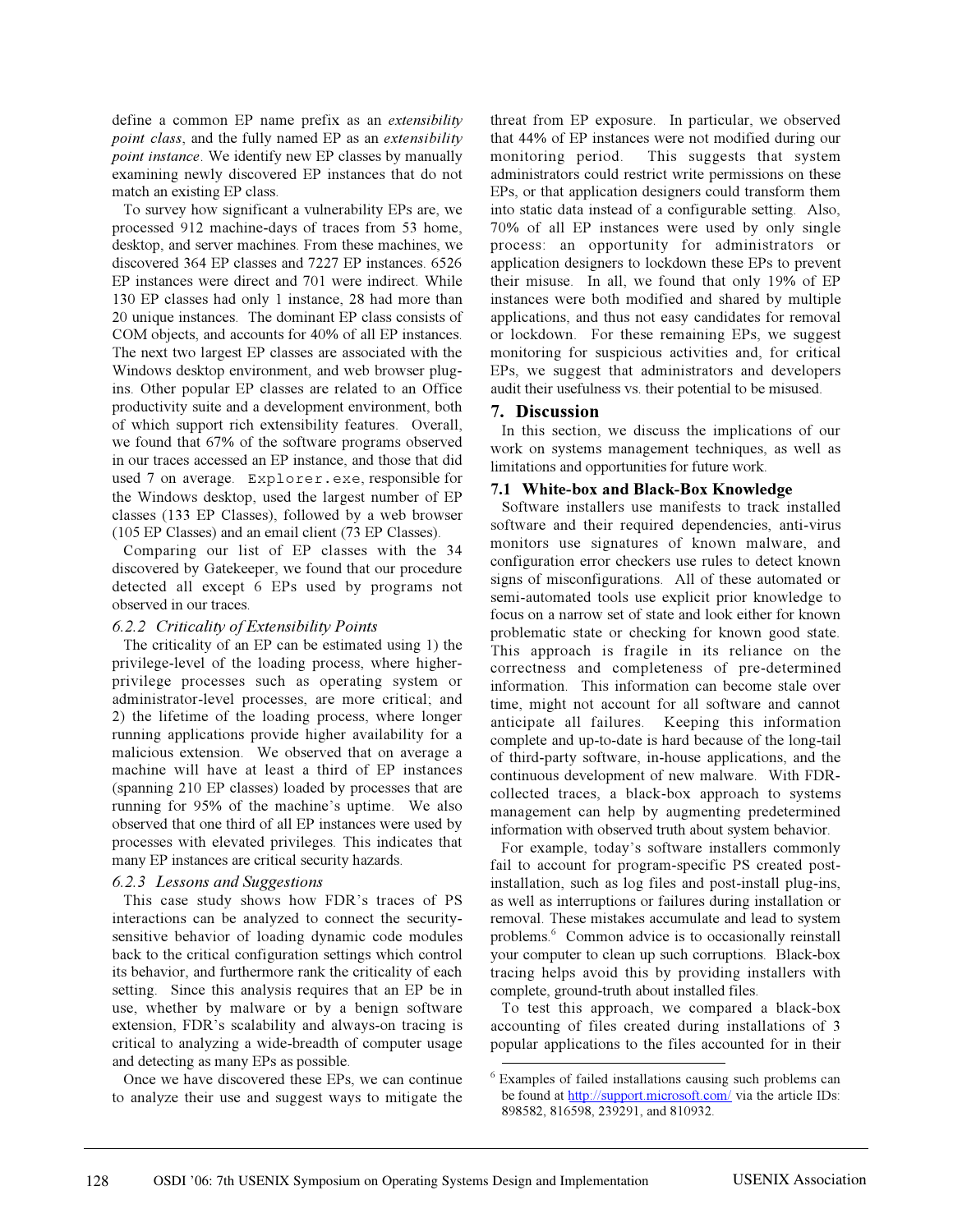explicit manifests. By collecting FDR traces while installing the application, using it, and then uninstalling it, we measured the file and registry entries leaked on the system. The first application, Microsoft Office 2003, leaked no files, but did leave 1490 registry entries, and an additional 129 registry entries for each user that ran Office while it was installed. The second application, the game 'Doom3', leaked 9 files and 418 registry entries. Finally, the enterprise database Microsoft SQL Server leaked 57 files and 6 registry entries. These point examples validate our belief that predetermined information can be unreliable and that black-box analysis of FDR traces provides a more complete accounting of system behavior. Predetermined information does have its uses, however. For example, *a priori* knowledge can express our expectations of software behavior [27] and higher-level semantics than can be provided by a black-box analysis.

## **7.2 State Semantics**

One of the limitations of a black-box tracing approach is that, while it can provide complete, low-level ground truth, it cannot provide any semantic guidance about the meaning of the observed activities. For example, FDR cannot tell whether the Windows Registry editor program (RegEdit) is reading a registry entry as a configuration setting to affect its own behavior, or as mere data for display. Similarly, FDR cannot tell whether any given file on disk is a temporary file, a user document, or a program binary (unless explicitly loaded for execution). Investigating how to best augment low-level tracing with heuristics and semantic, white-box knowledge is an important topic for continuing to improve systems management techniques. One option, discussed below, is to selectively log application-level events and information to expose the semantic context of lower-level PS interactions.

## **7.3 Logging higher-level events**

The question we pose here, as a challenge for future work, is what classes of events, in addition to PS interactions, should be logged to help operators and administrators maintain reliable and secure systems?

One category, mentioned above, is the semantic context of PS interactions, such as the context we receive when software binaries must be explicitly loaded for execution. Perhaps we can receive similar context and benefit from knowing that the Windows Registry editor is reading configuration settings as data, and not to affect its own behavior. Similarly, explicitly recording whether a newly created file is a user document, temporary program state or a system file might help administrators improve backup strategies and debug problems.

A second category of higher-level events are those that help to track the provenance of data. While there has been research on how to explicitly track the providence of data, we might be able to gain some of the same benefit from simply logging a "breadcrumb" trail as new files are created. Even just integrating web browsing history with PS interactions would allow us to track the provenance of downloaded files and locate the source of malware installed via a browser exploit.

A third category of events that might benefit from FDR-style always-on logging are interactions and communications between processes, such as network connections and inter-process communication. While this category does not provide extra semantic information, these interactions are important for detecting software dependencies, fault propagation paths, and potential exposure to malware.

Altogether, extending always-on tracing to include more context and events could enable a gray-box approach to systems management, combining the benefits of black-box ground-truth and white-box semantic knowledge [2].

## **7.4 Using Traces to (Re) Design Programs**

In this paper, we have focused on analyzing PS interactions to benefit systems administrators and operators as they attempt to understand the state of the systems they manage. However, these PS interactions might be just as useful, though on a different timescale, for developers interested in improving the applications and systems they have built. One obvious benefit is when PS interactions expose an otherwise difficult-to-track software bug. We already discussed an analysis to detect "stale binaries" after software installations (a bug in the installer). Tracing PS interactions has uncovered other bugs in several server management programs as well. Other benefits to application designers can come from specific analyses of a system's reliability and security, such as our analysis of extensibility points in Section 6.2.

The bottom-line is that always-on tracing of PS interactions improves our understanding of a system's dynamic behavior in production environments, and understanding this behavior is the first step towards improving it.

# **8. Conclusion**

We built FDR, an efficient and scalable system for tracing and collecting a complete, always-on audit of how all running processes read, write, and perform other actions on a system's persistent state, and for scalably analyzing the enormous volume of resultant data. Thus, FDR addresses significant limitations faced by prior work in using PS interactions to solve systems management problems. We achieved our goal by designing a domain-specific log format that exploits key aspects of common-case queries of persistent state interaction workload: the relatively small number of daily distinct interactions, the burstiness of interaction occurrences, and repeated sequences of interactions.